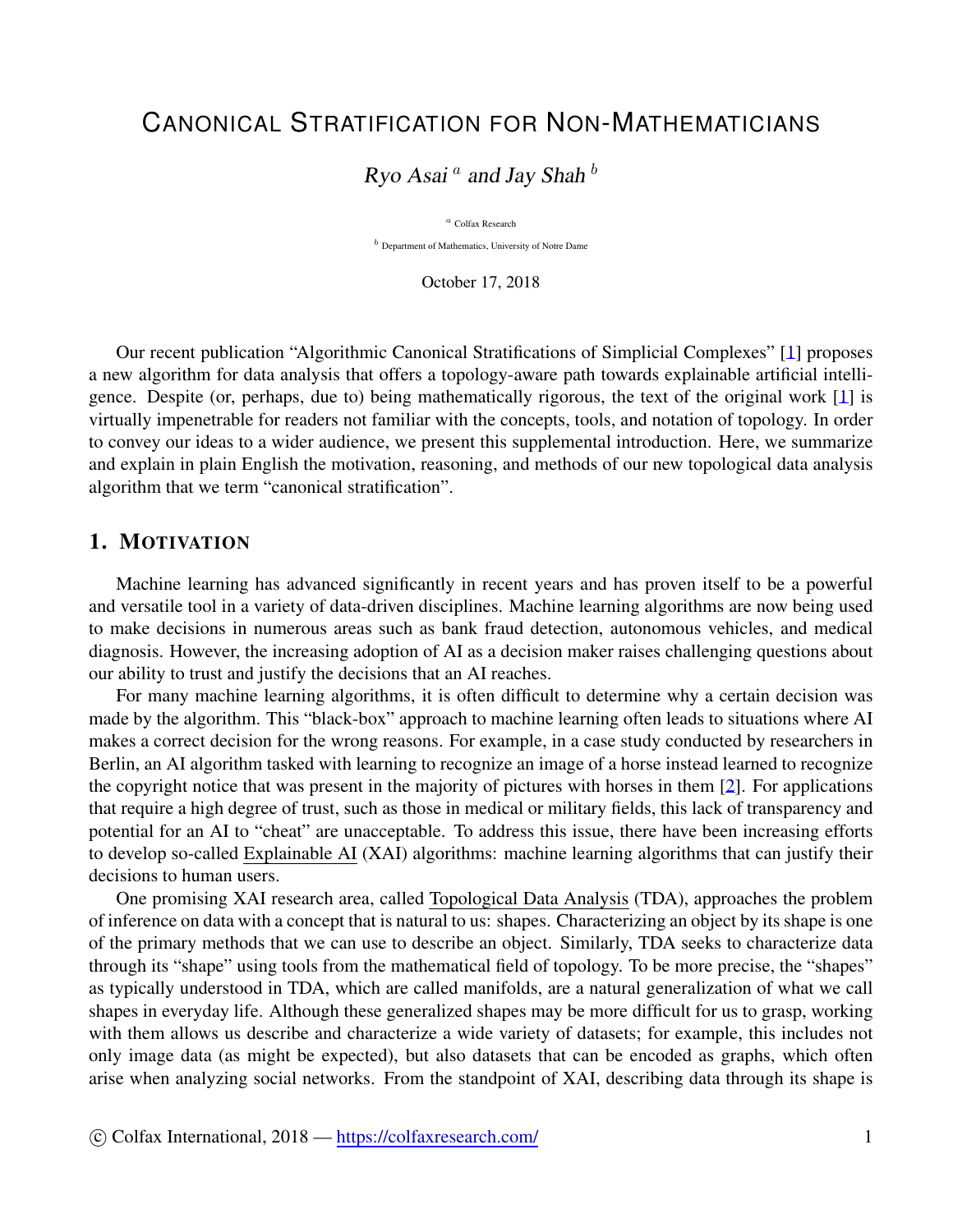highly desirable, because explanations like "decision A was made because the data had shape B" are more intelligible to people than "decision A was made because the data was similar to vector B".

On top of describing data by shapes, our work aims to add another XAI tool to the TDA toolkit: dividing data by shapes. Currently, almost all TDA toolkits focus on describing a single, global shape of a given dataset. However, some large datasets might be better described as a collection of smaller, localized shapes. The stratification algorithm presented in our paper divides a given dataset into groups where each group is a part of some shape. This can be used on its own as a clustering workload to find groups in a dataset (e.g., friend groups in a social network), and can also be used in conjunction with other TDA methods to describe data as a combination of multiple shapes. We hypothesize that our stratification algorithm will facilitate the capabilities of TDA methods to be effectively applied to a wider range of real-world problems.

## 2. MORE ON CANONICAL STRATIFICATION

In this section, we present an overview and some intuition for our canonical stratification (CaSt) algorithm for readers with a data science background. We first briefly give a general overview of TDA and discuss the advantages of working with topological spaces. We then discuss some limitations of current TDA methods, and how our CaSt algorithm aims to remedy them.

### 2.1. SHAPES OF DATA

<span id="page-1-0"></span>Comprehending the geometric shape of one's data can be very useful in the analysis of that data. Take, as a simple example, the vertices and edges plotted in 2D Euclidean space in Figure [1](#page-1-0).



Figure 1

The vertices and the edges form a circle, and this information can help us make educated guesses about the data. For example, we can reasonably infer that the collection of data points samples a circular object, such as a wheel. Furthermore, if a new data point that lies on the circle is added, we can be fairly confident that this new data point is part of the same group. Although this is a highly simplified example, it serves to illustrate how shape comprehension can be a useful tool in extracting information from more complicated datasets. The key idea is that the notion of shape can provide a more concise and descriptive summary of one's data than its "raw" representation as a collection of data points.

However, an analytics methodology that only involves visualizable shapes like a circle has several deficiencies that serve to limit the possible datasets that it can work with. One problem is that our traditional conception of shape is limited to 3 dimensions: because we cannot visualize 4 dimensional or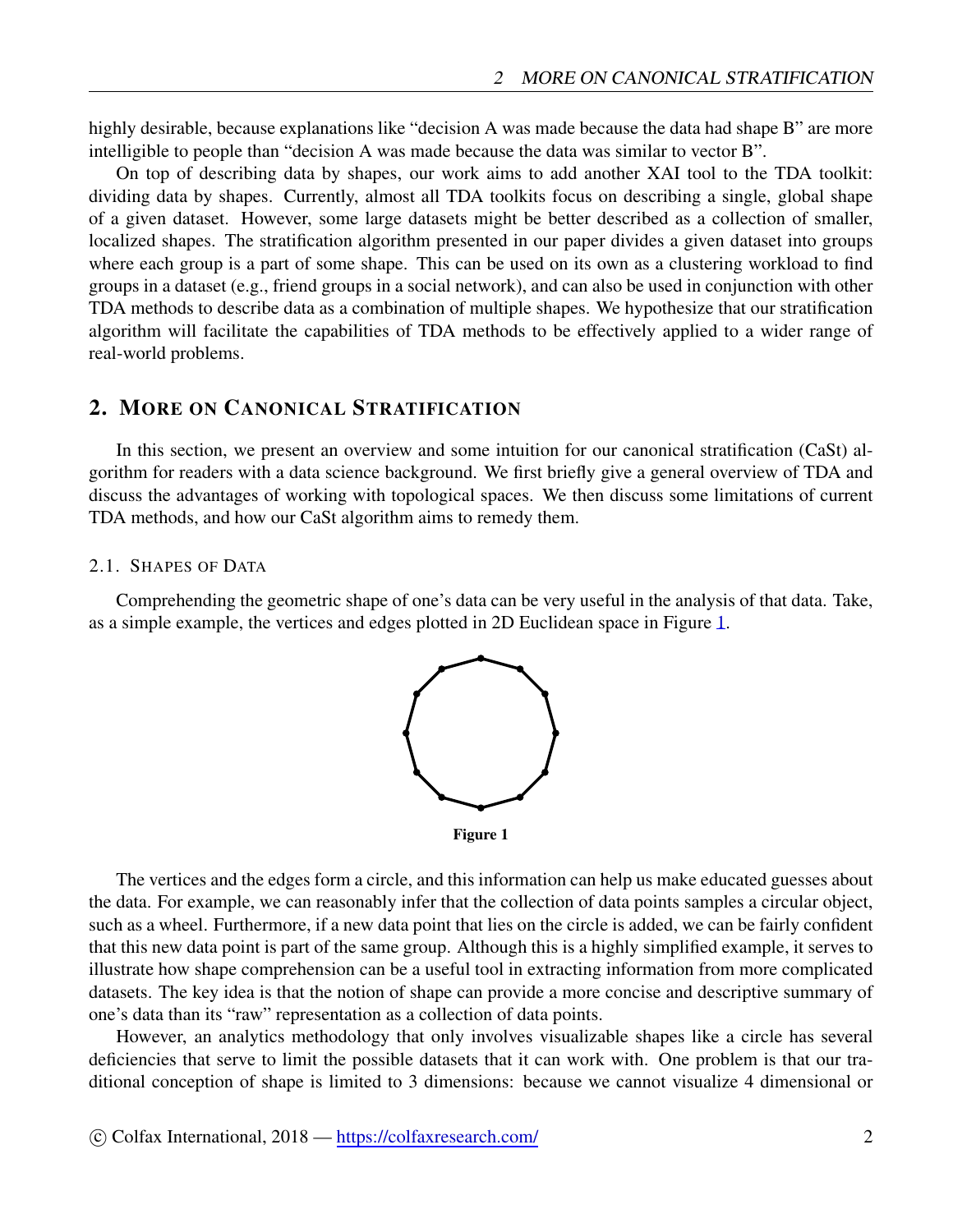higher shapes, a statement like the data is a "triangle in 5 dimensions" does not have an obvious meaning without involving more sophisticated mathematics. In data analytics, it is common to have datasets that have dozens of fields, with each field corresponding to one dimension. To make inferences regarding these high-dimensional datasets, we need to expand our notion of shape.

Another problem is that these shapes may undergo unwanted distortions upon scalings, rotations, or perturbations of the underlying dataset that should not change the inferences one would make about the data. For example, let's plot the dataset from Figure [1](#page-1-0) in a space  $\{x', y'\}$  given by:

$$
x' = x,\tag{1}
$$

$$
y' = y/5 \tag{2}
$$

<span id="page-2-0"></span>In other words, the y-axis has been scaled by a factor of one-fifths. The same dataset as Figure [1](#page-1-0) plotted in this space "appears" to be an ellipse.



Figure 2

Scaling such as above can occur by just changing units along one axis, so traditional shapes are unfit for datasets with heterogeneous features. Furthermore, this was a simple case where the coordinates were stretched in one dimension by a constant, but in other cases the deformation need not be by a constant factor. Because it is possible to stretch or contract a space so that the dataset "appears" to be another shape, like transforming a circle into an ellipse, a dataset having some traditional shape in one representation may have a different shape in another representation.

TDA addresses these problems through tools derived from the mathematical field of topology. Topology supplies a rigorous definition of shape that can have an arbitrary number of dimensions. In addition, these shapes are invariant under continuous deformations (like stretching or contracting). Thus, in terms of topology, Figure [1](#page-1-0) and Figure [2](#page-2-0) are the same shape (a 1-sphere).

Furthermore, the datasets and the "shapes" do not even have to be geometric in origin. For example, it is possible to speak about the shape of a graph that does not have intrinsic coordinates, like a social network graph. These properties allow TDA to be applied on a much wider range of datasets than a cruder analysis only using traditional shapes.

#### 2.2. SUBDIVIDING DATA

The primary mathematical tool used in TDA is homology, which can be used to extract the global "shape" of one's data in the sense of topology. Mathematically, homology is a linear-algebraic invariant of a topological space that provides refined and computable information about the space; for example, for spaces that have a well-defined dimension (like manifolds), homology detects the dimension of a space. Intuitively, homology detects the presence of "holes" in a shape via a succession of "homology groups"; the first homology groups measures the number of circles in the shape that cannot be filled in, the second homology group measures the number of spheres in the shape that cannot be filled in, and so forth. However, although the information obtained via computation of the homology groups is useful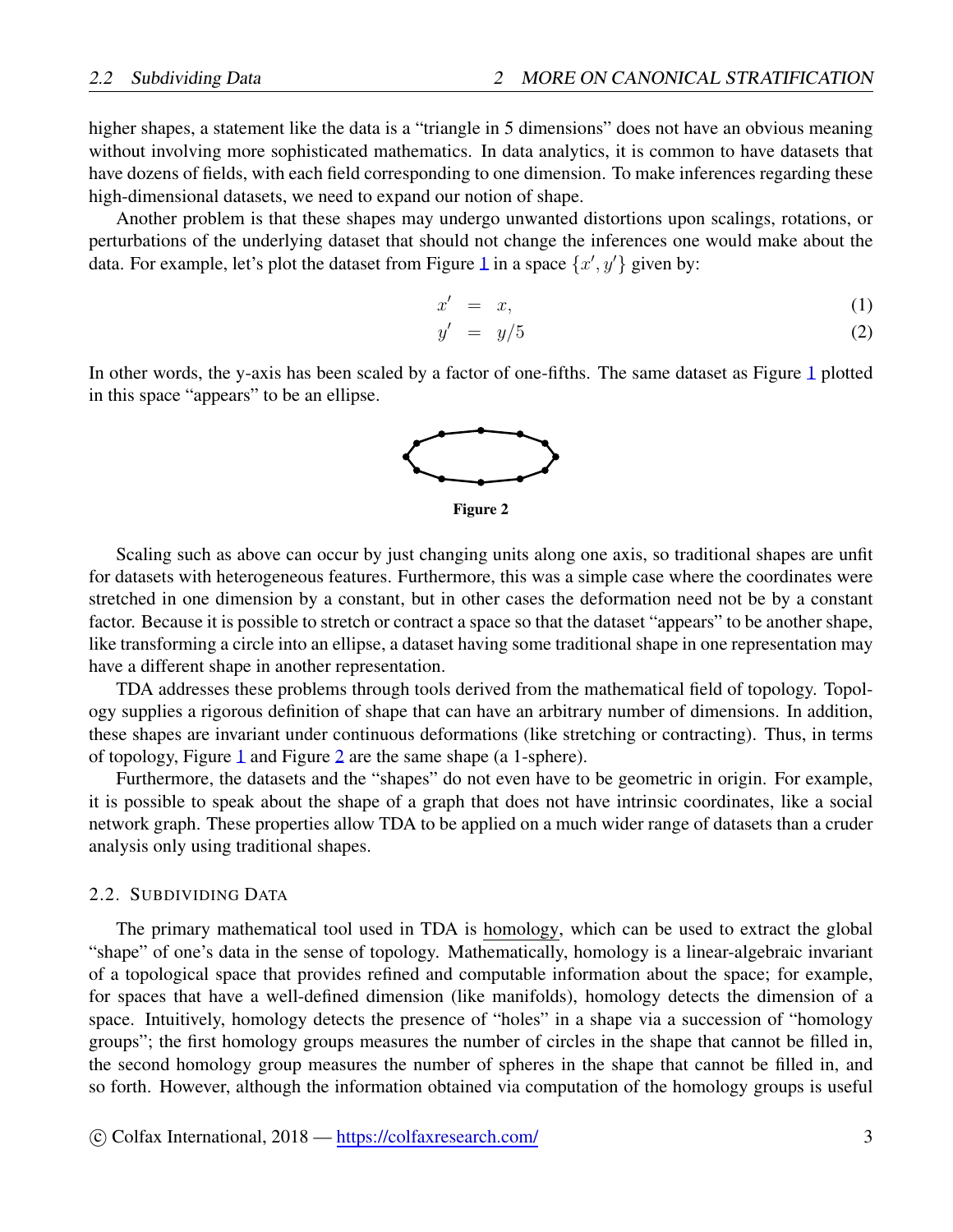<span id="page-3-0"></span>for obtaining a "big picture" of the data, it doesn't always provide detailed information about the various components of the dataset. For example, consider the dataset shown in figure [3](#page-3-0):



Figure 3

An analysis of the homology groups will determine the global shape of this dataset to be two "circles" intersecting at a vertex. Subsequently, a potential next step for analyzing a dataset like this might be to split the dataset and independently analyze each of the two circles. However, by itself knowledge of the homology groups does not provide information on how to split this data. Although homology recognizes the global structure of the two circles, it does not provide information on which circle each vertex (and edge) belong to.

For this particular example, it is possible to do a secondary pass to separate out the circles. However, in practice doing a secondary analysis like this on an arbitrary dataset typically requires either a priori knowledge of what the shapes look like, or otherwise manual intervention. This is not scalable for large, high-dimensional datasets that contain shapes of various dimensions and types. We note that the problem can be somewhat mitigated by first subdividing the data into small subsets or regions and then performing each analysis independently. Nonetheless, this process often involves an arbitrary selection of how to do the division, and may also lose relevant global information.

<span id="page-3-1"></span>We conclude that a systematic process for subdividing data based on topological information will be useful, either in augmenting existing global TDA toolkits, or even on its own. This is one of the primary motivations behind the CaSt algorithm presented in our publication. The CaSt algorithm provides a procedure for subdividing the dataset into groups that topologically appear to be part of the same shape; we call the resulting division the canonical stratification of the data. More specifically, the algorithm takes every object known as a simplex in the dataset (vertices, edges, faces, tetrahedra and their higherdimensional equivalents) and assigns them to a grouping called a stratum. The algorithm applied to the dataset in Figure [3](#page-3-0) will divide the dataset into 3 strata shown in red, green and blue in Figure [4.](#page-3-1) Here,



Figure 4

the two circles, as well as the point of intersection, form their respective strata. The CaSt algorithm also provides additional structural information that describes the relations between the various strata. For instance, the CaSt algorithm encodes the fact that the two circle strata (green and blue) in Figure [4](#page-3-1) are connected by the vertex strata (red).

*⃝*c Colfax International, 2018 — <https://colfaxresearch.com/> 4